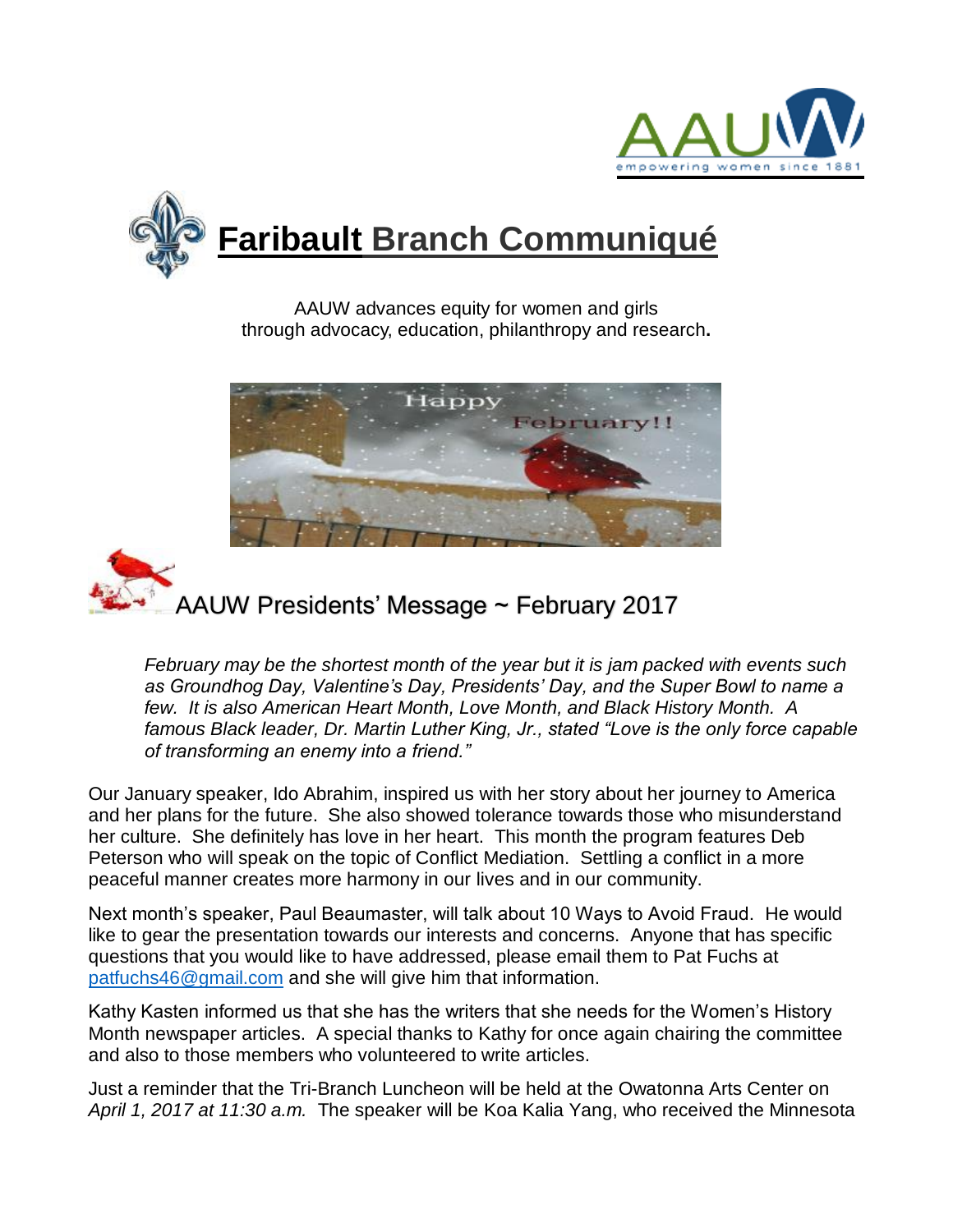Book Award in 2009 and was awarded the Best Memoir of 2016 by the Library Journal. At this time, we have no ticket information.

The book sale, which is our biggest fund raising event, will also be held in April. Dorothy Joy has included some information about the book sale in this newsletter and will have a sign-up sheet at the February meeting. The sale of the books is important, but we always can use extra help with setting up and clean up. Please consider helping out during those times also.

Just a note about the Winter 2017 Outlook Magazine. There is an interesting article about human trafficking and the two pieces of federal antitrafficking legislation that are in place. It states, "…many AAUW members across the country, embrace the issue as urgent."

# **Membership News**

- Photogenic! **Diane Hagen's** picture appeared on the front page of the Faribault Daily News on January 17<sup>th</sup>. She attended the Faribault Diversity Coalition's third annual Martin Luther King's Day breakfast program held at South Central College.
- Our condolences to **May Bottke** whose sister-in-law, **Helen Boldt**, passed away on February 3rd at the Pleasant Manor Nursing Home.
- **Maren Grunnet** competed in the Regional Science Olympiad in Rochester on Saturday, February  $4<sup>th</sup>$ . She was awarded  $4<sup>th</sup>$  place for a topic that she has never studied before, optics.
- **Karen Rasmussen's** two granddaughters in Texas will be singing the National Anthem at the Austin Stars basketball game on February 24th.
- **Julie** and **Bob Olson** will be traveling to Florida to visit Ken and Barb Dubbels. They will continue on to Phoenix and end up in Las Vegas before flying home. They will also spend some time with their daughter.
- **Annette Petersmeyer**, a former student of **Pat Fuchs**, was chosen as teacher of the year in Duluth. Her name will be submitted for the 2017 Minnesota Teacher of the Year award.
- Remember to let us know what **YOU** are doing!



 Pat Fuchs and Cyndy Harrison, co- presidents. \* \* \* \* \* \* \* \* \* \*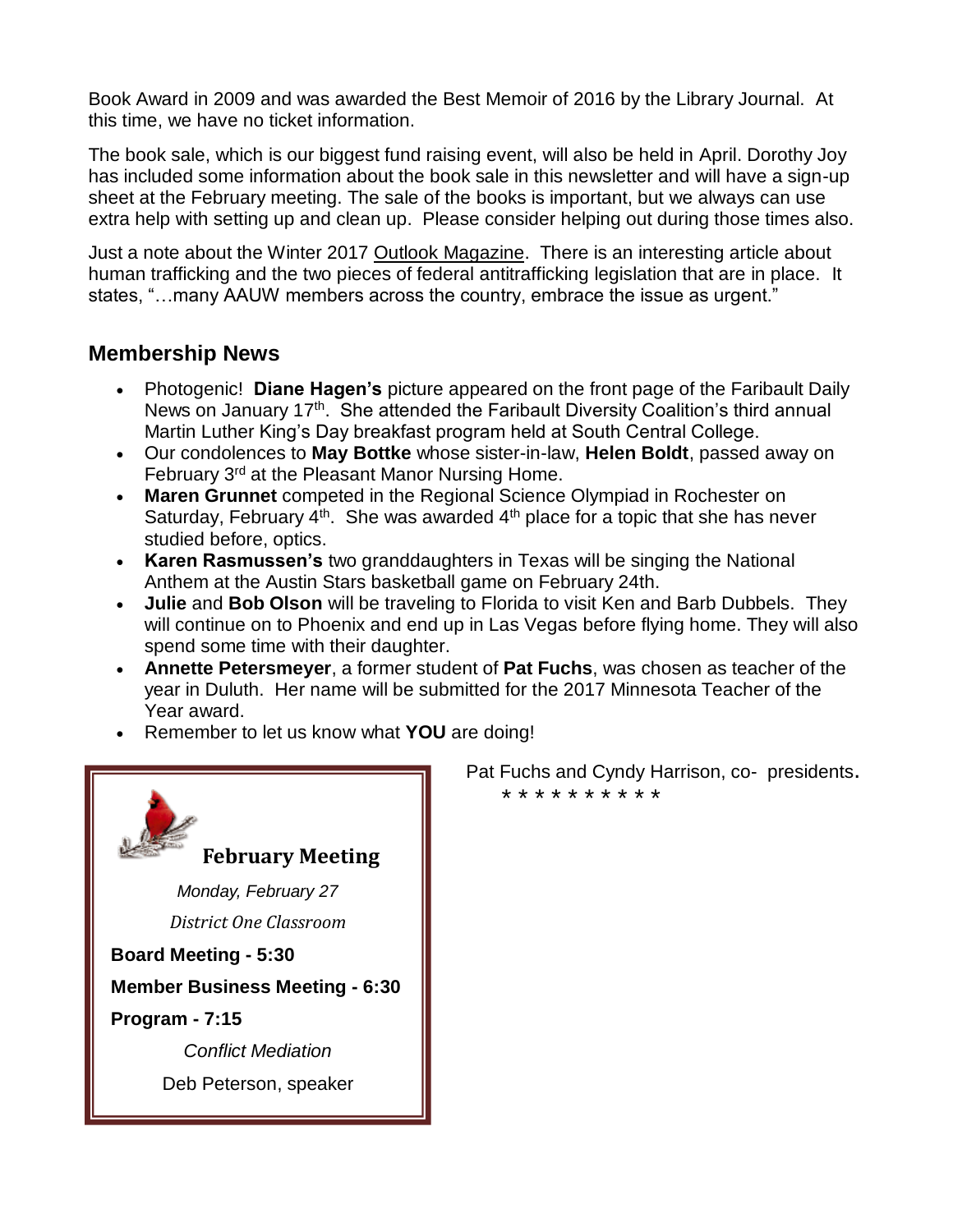

# **Calendar of Events**

## **Thursday, February 16 - Convention Steering Committee and Bag Committee**

Meet at the Gran Plaza Restaurant at 6:15 p.m.

## **Tuesday, February 21 – AAUW Book Club at Hy-Vee Market Grille**

Supper at 5:45 p.m. and Discussion at 6:30 p.m.

## **Monday, February 27 - District One Hospital, Branch Meeting**

- Board meeting at 5:30 p.m.
- Membership business meeting at 6:30 p.m.
- Program featuring Deb Peterson at 7:15 p.m.

**Tuesday, February 28 – City Council Meeting** Be there at 7:00 p.m. to support the proposal of our branch's Airport Renaming Committee!!

## **Saturdays, March 4 and 25 - Paradise Center**

• Arts Clay Studio-pottery class 10:00 a.m.- noon

**Tuesday, March 7 –** The first of 5 Women's History Month articles, written by Faribault Branch members, to appear in the Daily News.

## **Saturday, April 1 - Tri Branch Luncheon at the Owatonna Art Center**

• 11:30 a.m. Speaker-Kao Kalia Yang, author

\* \* \* \* \* \* \* \* \* \*

# **AAUW NEWS**:



# **Women's History Month**

In 1987 Congress officially declared March as Women's History Month. Every year since 1989, our local AAUW has participated in Women's History Month by writing columns for the Daily News. This year we have chosen to write about Women Activists. With activism making headlines almost daily, we may think that activism was invented in the 20th or 21st Century, however we will highlight little-known but influential Women Activists of the 19th Century.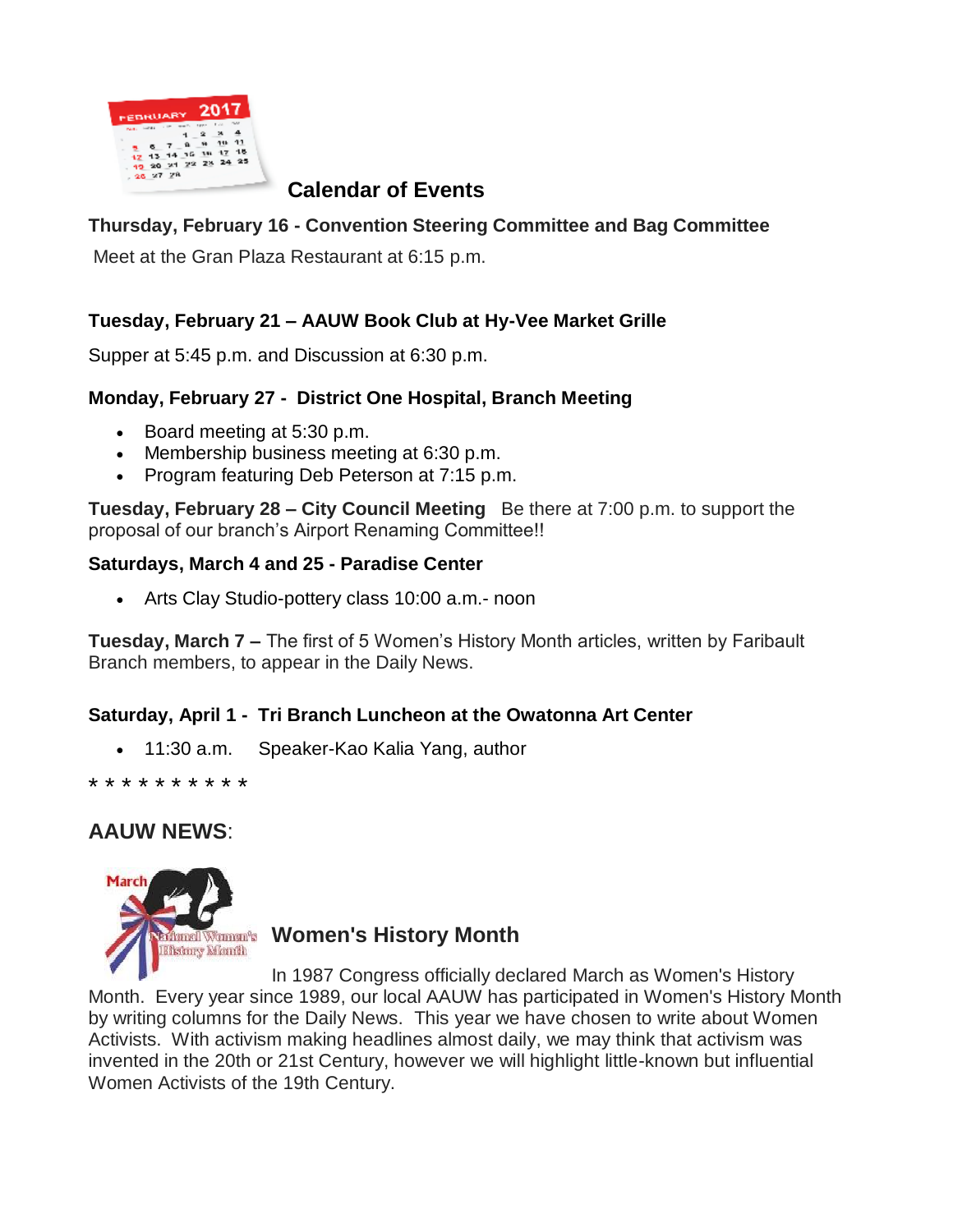Diane Hagen will write about the *Grimke sisters* (yes, book club members, we did recently read their biography). Kathy Speulda will write about *Sojourner Truth* (do you know her original name and why she changed it?) Pauline Schreiber will write about *Lucy Stone* (do you know the "first" distinction for which she is known?) Colleen Rolling will write about *Olivia Sage* (do you know what unusual purchase she made with some of her wealth?) And Pat Rice will write about *Maria Sanford* (do you know where you can see her statue?)

Look for these articles running in the Daily News on Tuesdays beginning March 7.

Kathy Kasten \* \* \* \* \* \* \* \* \* \*



*This is our main source of revenue for our scholarships, so please to come to the February Branch meeting, on the 27th, prepared to sign up to help in any* 

*ways you can!* Sale  $\sim$  Sale  $\sim$  Sale  $\sim$  Sale  $\sim$  Sale Mark your calendars!! Sort books: Monday – Wednesday, *April 17-19* Sale: 9:30 to 8:00 PM Thurs. &Fri. April 20 - 21 Sale and activities for kids: 9:30 – 5:00 Saturday, *April 22* Sale: Noon to 5:00: Sunday, *April 23* Sale: 3:00 to 7:00: Monday &Tuesday, *April 24-25* Pack up: Wednesday, *April 26 Dorothy Joy and Pat Rice*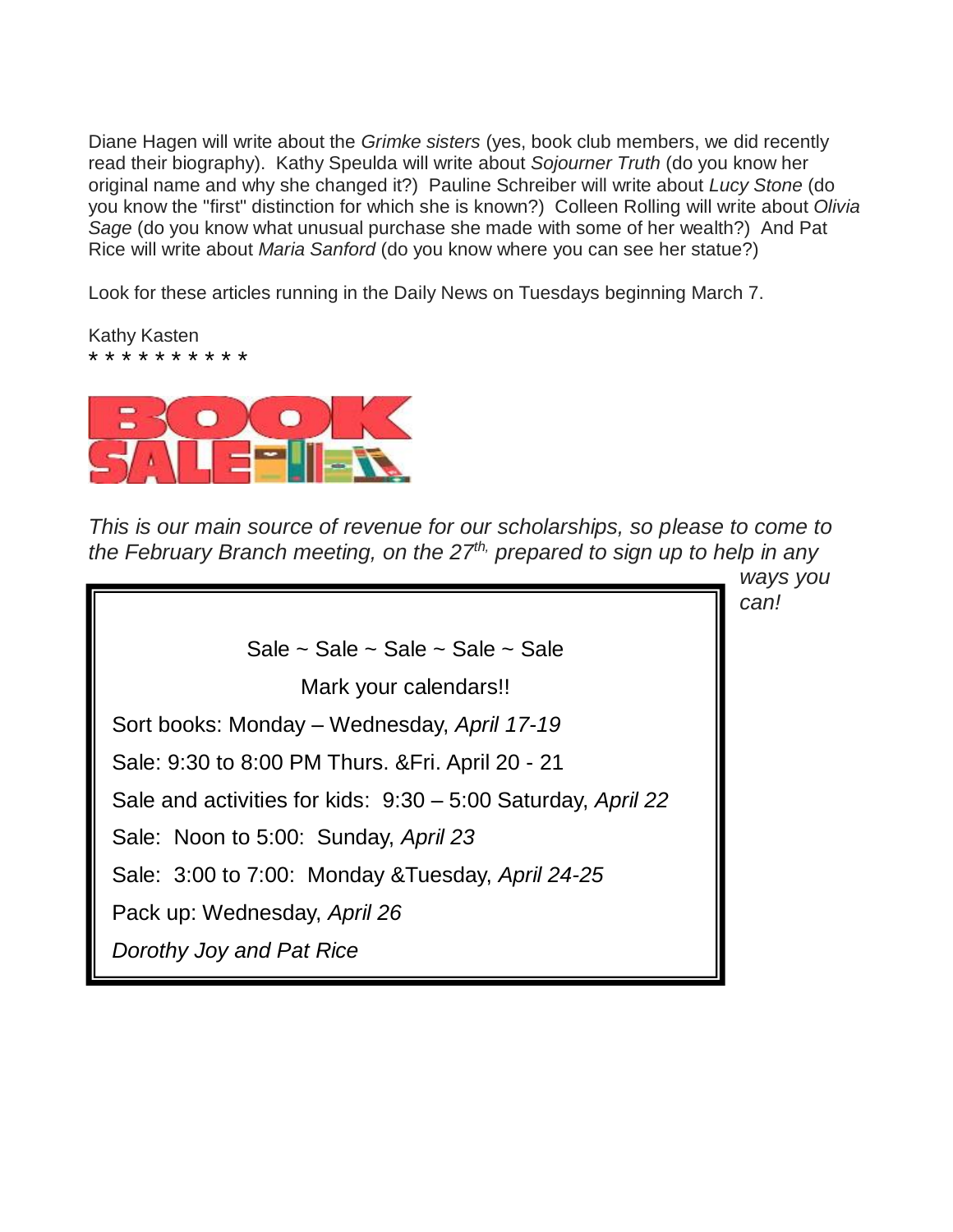# **AIRPORT RENAMING ON AGENDA!**



## **FINALLY!**

After many months of back and forth (including some gentle nagging!) our proposal to rename the airport after local WWII WASP pilot, community activist, and inspiration for women and girls, LIZ WALL STROHFUS, has made it to the City Council agenda!

**DATE: Tuesday, FEBRUARY 28, 2016 ~ 7:00 PM ~ CITY HALL/COUNCIL CHAMBERS**

If you can be there as a show of support, that would be wonderful!

Airport Renaming Committee Gloria Olson Betty Harmsen Pat Rice

Cyndy Harrison Kathy Larson Karen Rasmussen

# **2018 State AAUW Convention**

Save These Dates!

\* State AAUW Convention *April 27-28, 2018*: Main Business Meeting and Events Saturday at South Central College; Friday night banquets at Inn at Shattuck and welcoming event in afternoon at Paradise Center for Arts.

\* *Convention Steering Committee and Bag Committee 6:15 p.m. Thursday, Feb. 16, 2017 Gran Plaza Restaurant, Faribault*

Planning for the State AAUW Convention is off and running. With Faribault hosting the event, we hope all Faribault Branch AAUW members will participate in its planning and volunteer during the convention so it will be a grand success.

Co-chairs for the event, Pauline Schreiber and Cyndy Harrison met in early January and come up with an outline for needed committees to start planning for the event. At the January branch meeting, members liked the theme "Come Grow In Faribault" and many signed up to be on the steering committee and the convention bag committee. The list of those members are:

Steering committee -

Co-chairs Pauline Schreiber and Cyndy Harrison

Pat Rice Kathy Larson Colleen Rolling Karen Rasmussen Pat Fuchs Emily Nesvold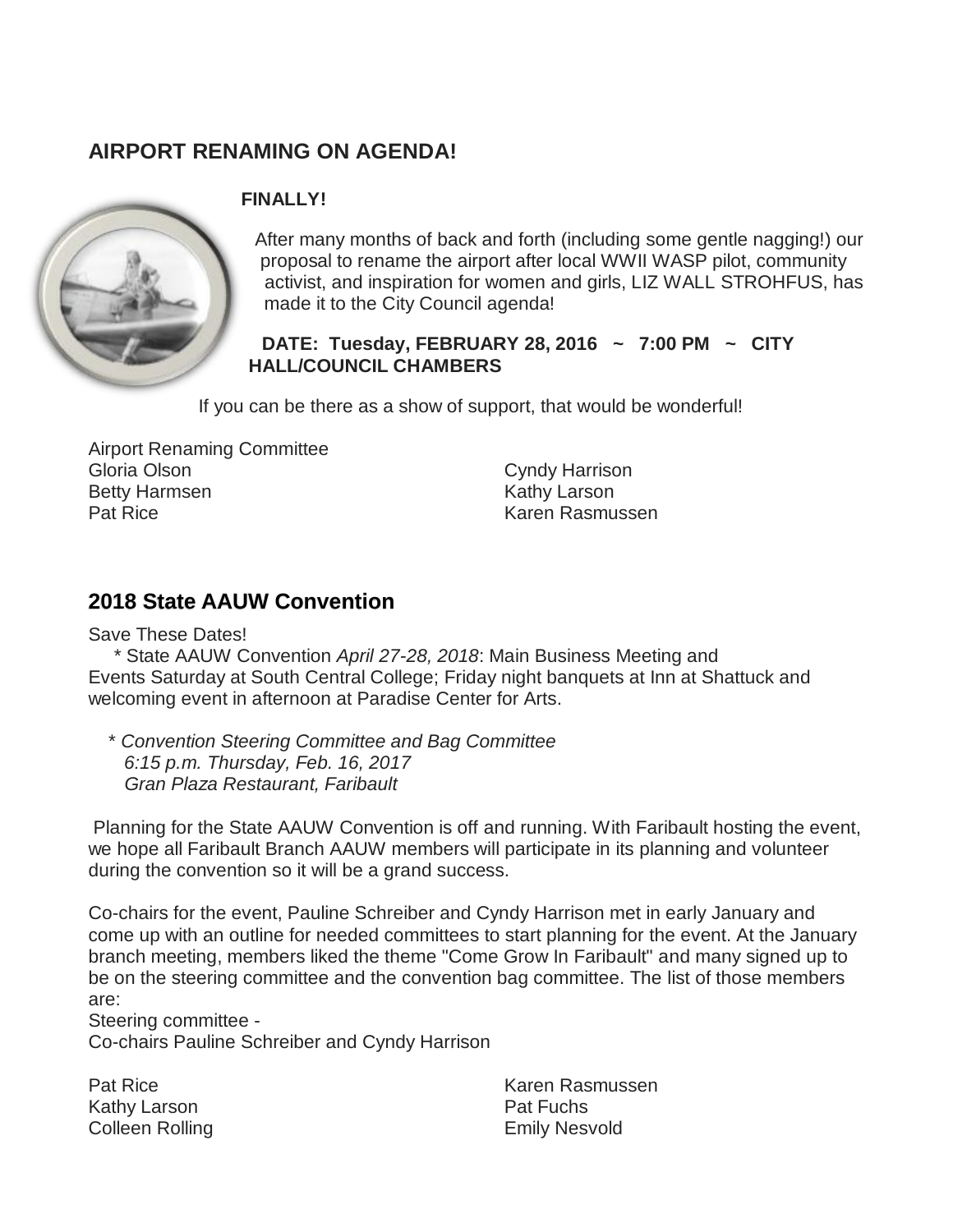Rene Perrance Sue Willcutt

Diane Hagen

Convention Bag Committee

Kathy Larson Kathryn Speulda Pat Umbeit Betty Harmsen Mary Osborne Emily Nesvold

Colleen Rolling Mary Lillquist Dorothy Joy Gloria Olson Carol Quail

Note, other committees Pauline and Cyndy came up with, that people can sign up for at the spring picnic

. \* **Registration Committee** to set deadline for registration, recruit and organize volunteers, develop a mobile system to take registration (in convention bags) to three different sites during convention.

\* **Friday afternoon welcome committee** (will seek to use Paradise Center for this event). Develop map for various sites visitors can stop at like Donahue's Greenhouse, Woolen Mills, Rice County Historical Center, Cathedral of Our Merciful Saviors, downtown locations, etch. Also, determine if shuttle bus, making rounds to site, is possible. Could charge fee for bus with registration for it in advance.

\* **Banquet Committee** - planning to use Inn at Shattuck. Will need to find entertainment and details of meal. Thinking it should be sit-down meal with plates of food delivered to tablet.

\* **Saturday breakfast and luncheon**: Likely using Arna Farmer as caterer. Will be at South Central College.

\* **Saturday breakout sessions** need to be planned with workshop presenters selected and approved by State Board.

\* **Eleanor Roosevelt Walk?** Can have one to raise funds for Eleanor Roosevelt Fund, but it is only an option for sponsoring branch.

\* **Lodging**: Contact local motels to secure rooms for convention.

\* **Convention Finance Committee**: Likely to be two co-chairs of convention committee and treasurer.

From the list, you can tell there is much to be planned. Pauline has met with South Central College officials and we can use the facility on Saturday, April 28. There are no classes on Saturdays. But there will be fee charges and those will be discussed on Feb. 16. Karen Rasmussen and Pauline Schreiber have both looked into donation of scrap material from woolen mill. They would like an idea of number of yards we are looking for. That will be discussed at Feb. 16 meeting. So, all interested convention bag committee members - as well as any interested Faribault AAUW member - are welcome at the Feb. 16 meeting.

*P.S.: Pauline and Cyndy know some members of the steering committee will be gone, but hope to see as many as can attend on Feb. 16.* \* \* \* \* \* \* \* \* \*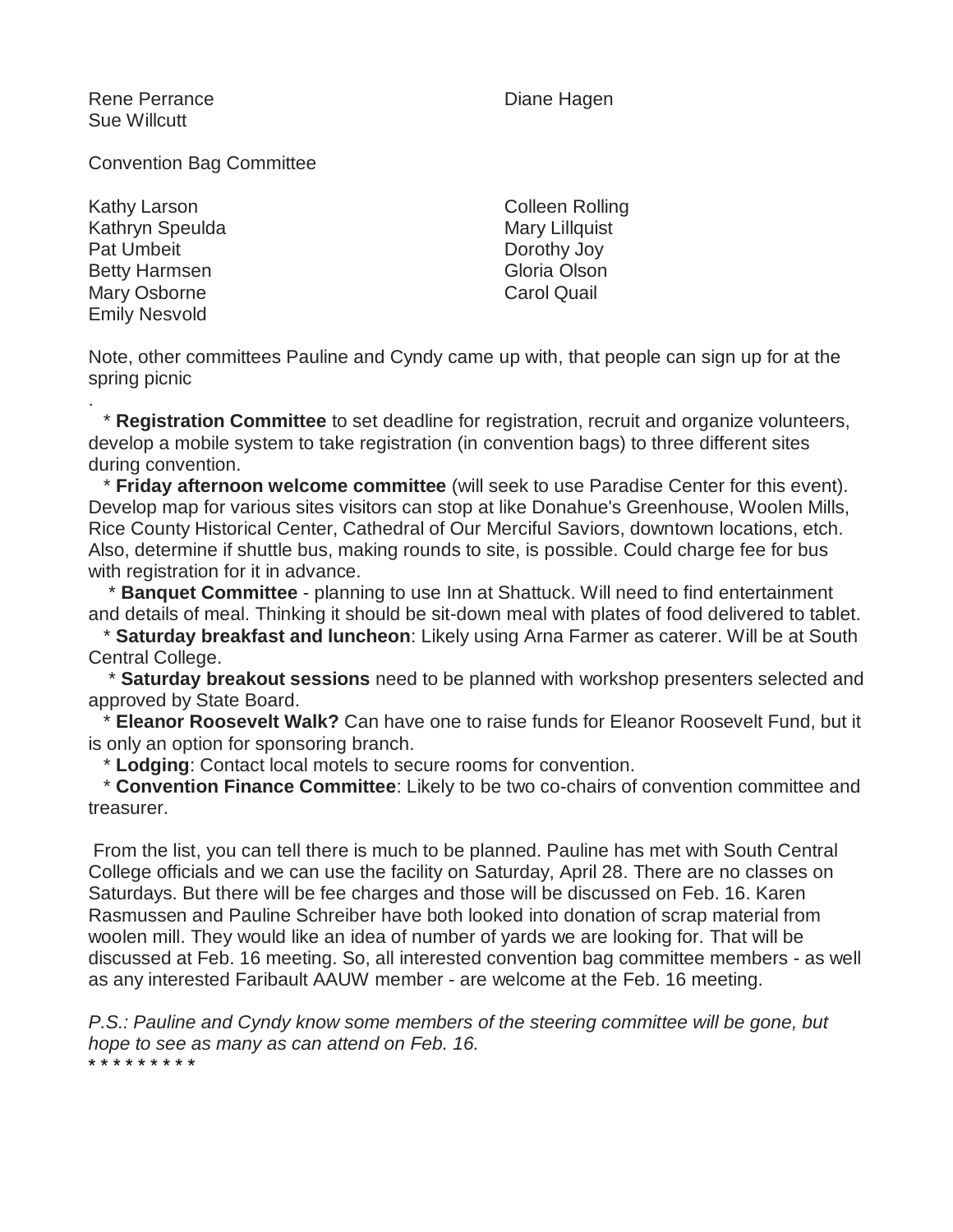

Membership Memos:

We have our birthday this month! AAUW Faribault was organized Feb. 25, 1925. We're 92 and going strong. We have our new nametags for our gift to us ready for the meeting on the  $27<sup>th</sup>$ . It was suggested that there be a possible fine for not turning them back after a meeting or event. How do you feel about that? And speaking of birthdays, Karen received a birthday card that tells

*"The Truth about Women our Age"*

*We've seen it ALL. We've done it ALL. We've been around the block. We're living large. We're so in charge. Old ladies? What a crock! We've just begun to have our fun! We've earned each little wrinkle. Say it LOUD! We're downright proud, and when we laugh, we tinkle. Real women feel it's no big deal to add another candle— We're old! We're bold! We're solid gold…There's nothing we can't handle!*

A pillar of the AAUW Mission is advocating for women and girls through research. Continuing our list which is from the AAUW poster "79 examples of how women are still treated unequally," AAUW research shows that:

39. Of the workers who make more than \$100,000 in the United States, only 27% are women.

40. More than three-quarters (76%) of public school teachers are women, but a mere 20% of superintendents are women.

41. Fewer than one in five—or 19%--of patents have at least one female inventor.

42. Women are primary inventors in only 8% of patents.

43. Women college athletes receive \$176 million less in scholarships annually than what their male counterparts receive.

44. Soccer players on the U.S. women's national team earn less than half of what those on the men's national team earn.

45. An online tool called Rate My Professor found that evaluations by both male and female students were more likely to refer to male teachers as "brilliant" or "smart" and to women professors as "rude" or "strict."

46. Nearly one in five (19%) girls in middle and high school said they had a hard time studying as a result of sexual harassment they experienced in school. Other effects included feeling sick to their stomachs, getting in trouble at school, and dropping sports or activities.

47. Fifty-two percent of female students (grades 7-12) admit to having been sexually harassed in person,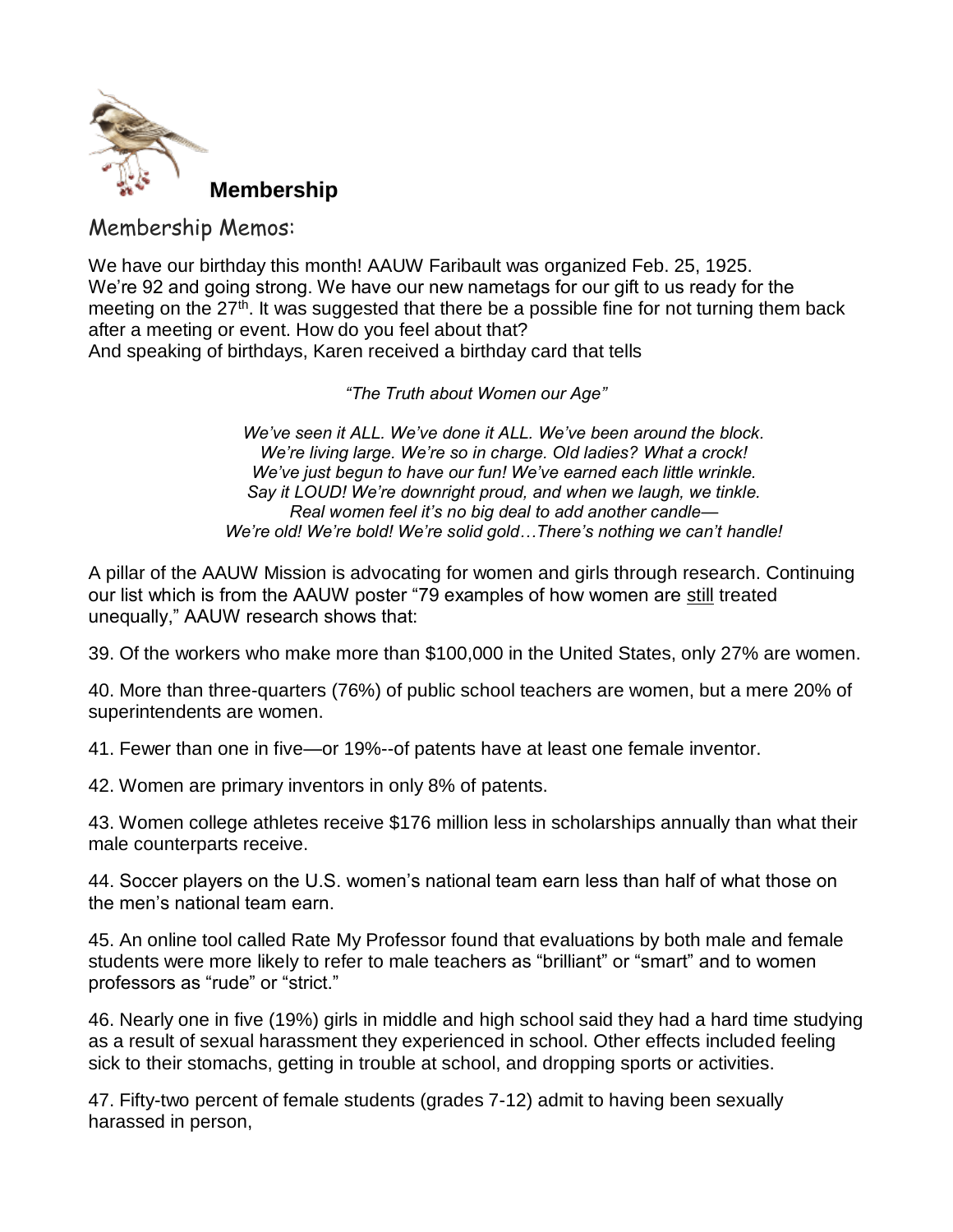compared with 35% of male students reporting the same.

48. More than half (56%) of girls and 40% of boys reported experiencing some form of harassment during the 2010-11 school year.

49. In the 2010-11 school year, sexual harassment by text, e-mail, Facebook, or other electronic means affected nearly one-third (30%) of students in middle and high school.

**Sometimes people aren't members because they have never been asked. Be brave, ask someone to join us! (Remember: there's nothing we can't handle!)**

Membership co-vice presidents: Kathy Larson and Karen Rasmussen

\* \* \* \* \* \* \* \* \*



## **Treasurer's Report**

January 31 account balances: Checking \$95.11, Savings \$4755.82. If you need a check before the end of February, please contact Pat Fuchs. Karen R. usually signs when I am gone, but I think that she will be out of town as well. I will bring your good wishes to Barb Dubbels as we enjoy the sun!

Julie Olson, Treasurer \* \* \* \* \* \* \* \* \* \*

# **March Social Event**

*Saturday, March 4 and March 25 \* 10 am-noon* \* Arts Clay Studio at the Paradise \* 321 Central Ave N, Faribault, MN 55021 \* <http://www.paradisecenterforthearts.org/> \* Cost TBD, probably \$30-40/person that covers 2 sessions. \*

Come join Dianne Lockerby at the Paradise Center in the Arts Clay Studio where 'people pay to get dirty!' Dianne will guide you in the making of your one of a kind piece – perhaps a bowl, vase, or a mask. Class will allow participants to make the piece(s) of their choice with decoration. Your pieces will be glazed and safe to use with food. \* Class size will be limited to 8-10. \* Sign up at Feb 27 meeting or call Karen Rasmussen (507) 331-0126 or (507) 412- 1011. \* Or call Kirsten Grunnet (507) 339-1309.

*2/6/17 Note from Dianne Lockerby: "I heard back from Julie about cost. If they have a membership at PCA, it will cost them \$28, if a non-member then it will be \$36. That is for instruction. The clay will be purchased separately – don't know how you want to do that…. We sell 25# bags for \$45 – that includes all firings and glazes. Since I don't know what projects they will choose to make I would figure that 4 people sharing a bag would allow them several small projects or one larger one. Plates and cups, you can count at 1-1.5 # per item, large serving bowl about 3#, and a small a tabletop bird bath would use all the clay (6#), They can do functional dinner pieces or gardening items (labels, fairy house and furniture,*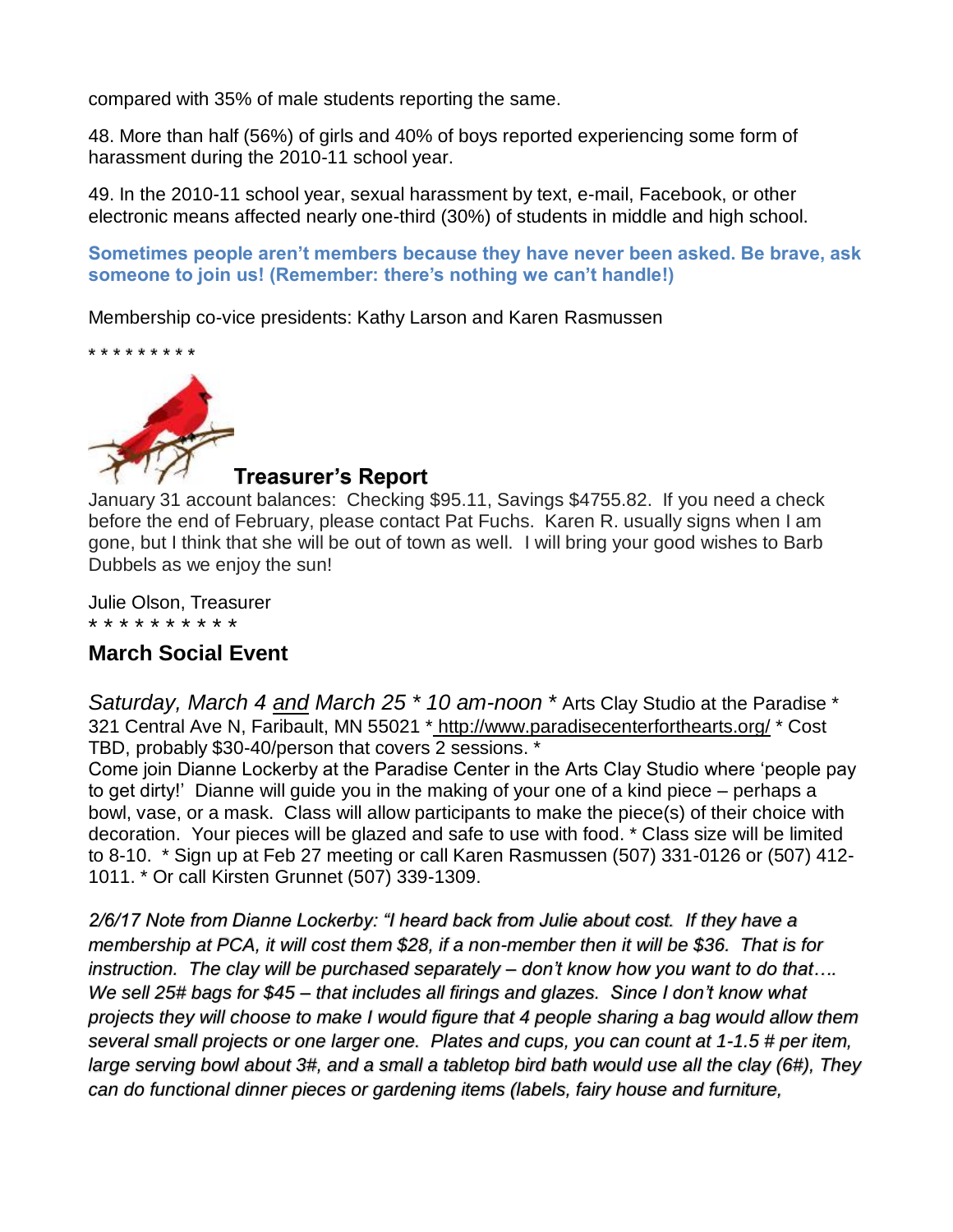*pots). Lots of* possibilities – tell them to bring pictures from catalogs or Pinterest. Everything will be hand built using coils and/or slabs. A fun morning that will generate interest. "If possible, I would like the class list a couple days before class so I can get the clay ready and set up.

"Looking forward to meeting you all!"

\* \* \* \* \* \* \* \* \* \*



# **BOOK CLUB NEWS**

*A Painted House* was the selection for the first of our three "winter" Book Club meetings at the Hy-Vee Market Grille. John Grisham's genre-switch novel was loosely based on his growing up years in Arkansas cotton country. It was well liked by the group for its look at another time



and culture and its strong character development. A major weakness was the much too wise and mature voice of the seven-year old story teller.

Next meeting will be at the same place (dinner 5:45 / discussion 6:30) on Tuesday, February 21. We will read *Whistling in the Dark* by Lesley Kagan (with another child protagonist -- hmmm -? -!-) All AAUW-ers are welcome!

\* \* \* \* \* \* \* \* \* \*

# **Secretary's Report**

## **AAUW Faribault Branch Meeting - Jan. 23, 2017**

The January meeting of the AAUW Faribault branch was called to order by Co-president Pat Fuchs at 6:30 p.m.in the meeting room at District One Hospital.

**Secretary's Report:** Approved as printed.

**Treasurer's Report**: Julie Olson reported we have \$2,000 less funds because she paid the educational fellowship contributions. We currently have a balance of \$4,000.

### **Committee Reports:**

- **Membership:** Karen Rasmussen and Kathy Larson showed examples of three different name tags we could order to replace our old ones: pin, clip or lanyard. Motion by Pat Rice, second by Julie Olson to purchase the lanyard nametags and cardstock for \$26.00. The motion carried
- **Social Events:** The next social activity is the necklace making at *Glass Garden Beads* on Feb. 11th. Everyone can choose her own design and there is no knotting involved. (Someone left her project there last year and can still claim it.)
- **Program:** Mary Lillquist announced that next month's program will be a presentation by Deb Peterson on *Conflict Mediation.*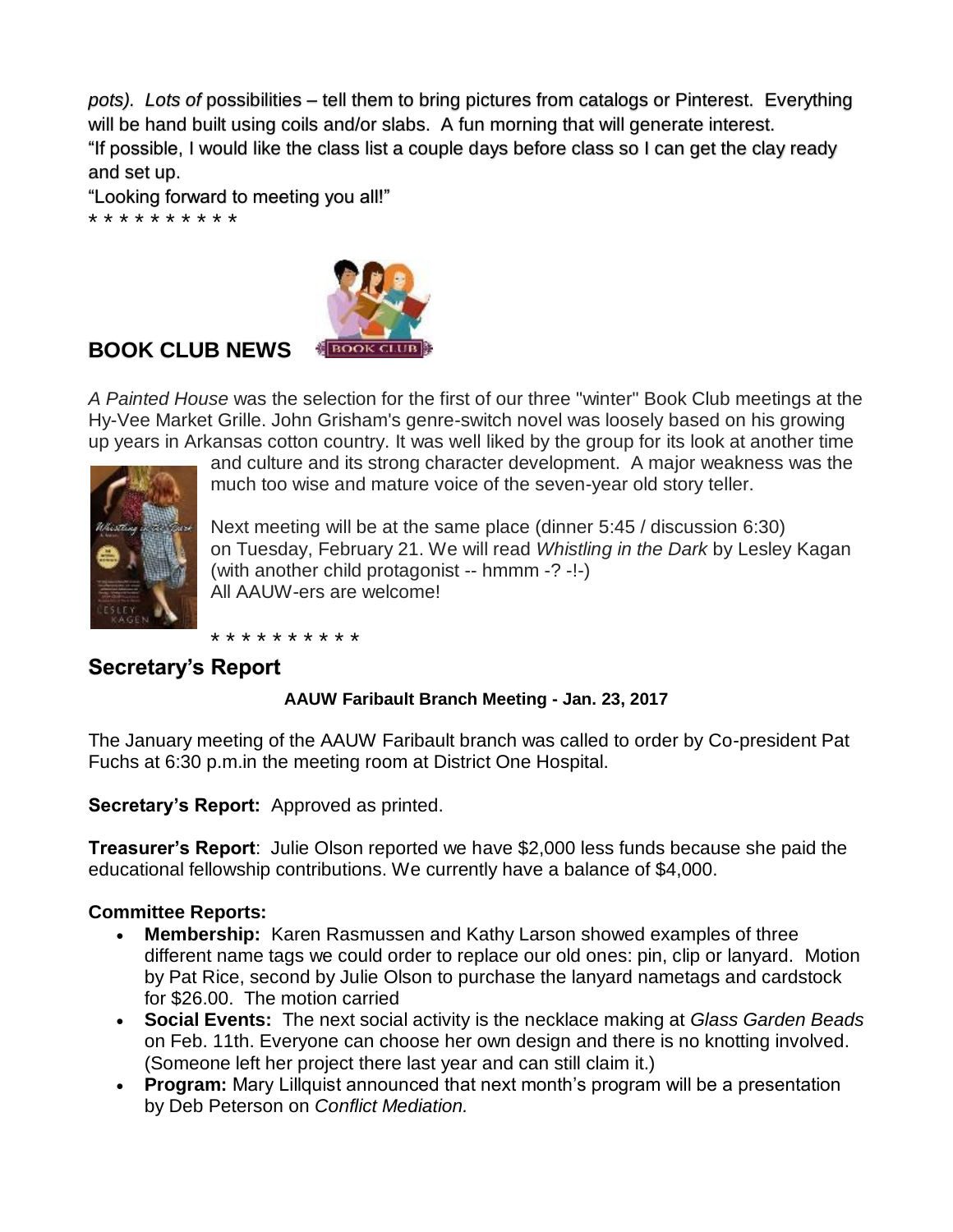- **2018 Convention:** Pauline Schreiber and Co-president Cyndy Harrison had a preliminary meeting to begin the planning for our hosting the AAUW State Convention in 2018. They determined that we would need 10 committees to do the work needed in organizing this event. Pauline announced that their tentative theme will be "Grow in Faribault." The 24-hour convention will begin with registration at the welcome venue, shuttle to various local sites, and an evening banquet. Saturday would begin with a continental breakfast, state convention meeting and breakout sessions and a catered lunch. Possible venue locations were named but have not been confirmed. One of the first tasks would be to form a committee to create 150 bags, possibly using Woolen Mill remnants. She passed around a sign-up sheet for sewers and designers to volunteer for this task. The steering committee (listed in the 2016-2017 Directory and additional volunteers from tonight's meeting) will meet in February to begin the planning process. Pauline and Cyndy plan on attending the 2017 state convention.
- **Scholarships:** Karen Rasmussen asked if we should increase the amount or number of scholarships, budgeted in 2016-2017 for two \$1,000 scholarships. Motion by Pat Rice, second by Betty Harmsen to keep it at \$1,000 for two scholarships. The motion carried.
- **Book Sale:** The committee will meet next month to begin planning for this April fundraiser.
- **2017 Halloween Breakfast**: Pat Fuchs and Karen Rasmussen met with Bob Johnson from the Sons of the American Legion regarding an omelet breakfast for Oct. 29th this fall. The menu would be make-your-own omelets, potatoes, cheese sauce, coffee, juice, and milk. We would substitute pumpkin muffins for their usual cinnamon rolls. AAUW pays 10% of the gross amount taken in, plus pays for food and table cloths. The SAL will do the cooking, ordering, and have 5-7 people assisting us. We would provide two volunteers at the counter and 4-6 workers on the floor. Motion by Kathy Larson, second by Julie Olson to go with the Sons of the American Legion omelet breakfast arrangement. The motion carried.
- **Airport renaming project:** Gloria Olson reported that our AAUW Faribault Branch proposal to rename the Faribault Airport to the Faribault *Municipal Airport, Betty Wall Field* is on the Faribault City Council agenda.

### **Old Business:**

- **Local Summer Camp Scholarship:** Emily Nesvold has checked with the River Bend Nature Center about their partner scholarship program for their summer camp program and with the Faribault Public Schools for their STEAM programs. We need more details about their programs and the selection process needed for scholarships so this will be tabled until we have more information.
- **Martin Luther King Jr. Day Breakfast:** Diane Hagen reported that the breakfast was a success and our AAUW branch was well represented. She promised to remind us next year of this event.

#### **New Business:**

• **Women's History Month:** Kathy Kasten said the theme for the 2017 Women's History Month is *Honoring Trailblazing Women in Labor and Business.* She has not determined what our theme will be. She asked for volunteers to meet with her at Bernie's Grill this Wednesday at 11:45 and passed around a sign-up sheet for those willing to write articles. She will meet on Jan. 31st with a representative at Faribault Daily News about our annual women's history series.

#### **Correspondence:**